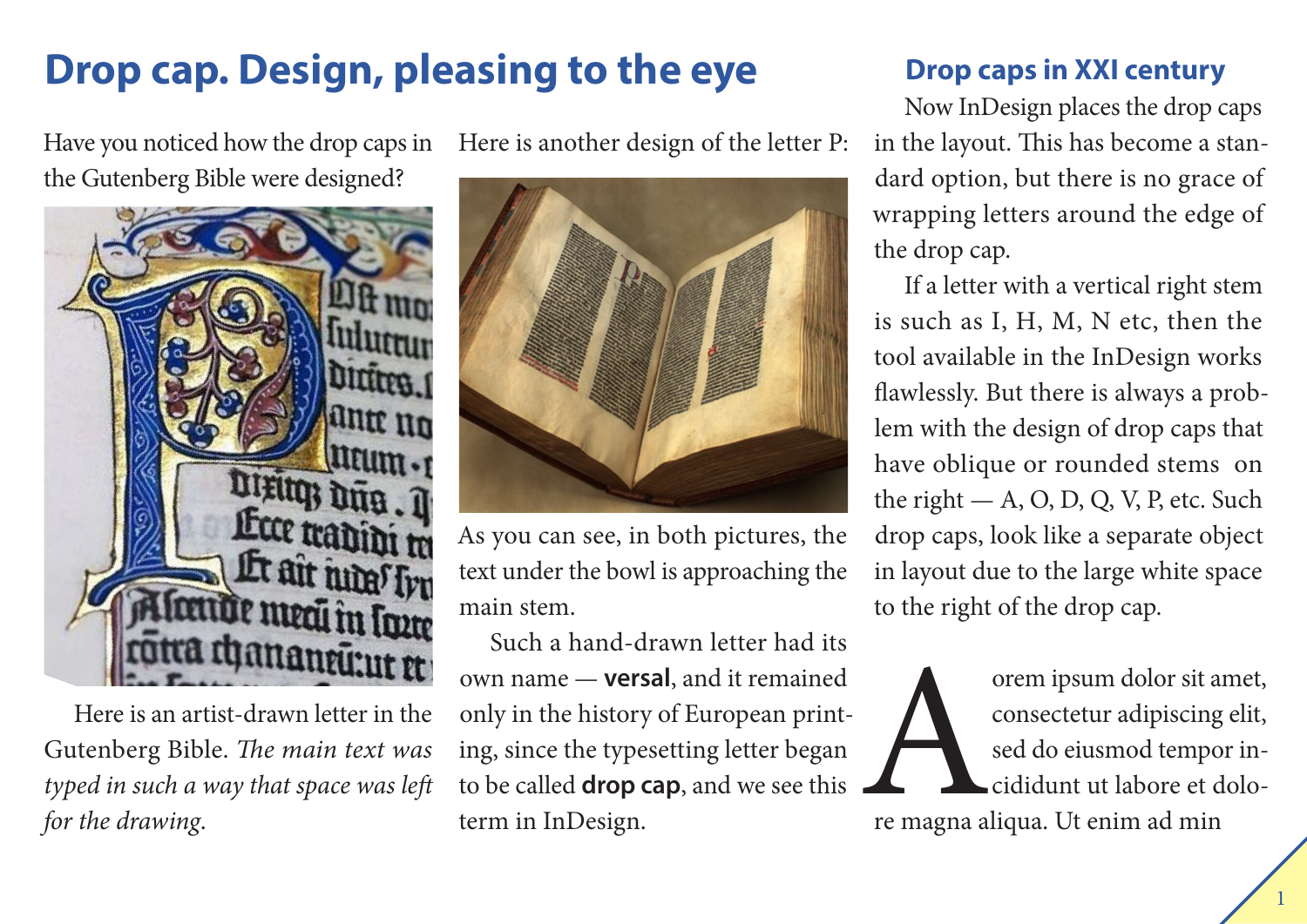Vm veniam, quis nostrud ex-<br>
ercitation ullamco laboris<br>
nisi ut aliquip ex ea com-<br>
modo consequat. Duis aute<br>
tate velit esse cillum dolore eu fugiat ercitation ullamco laboris nisi ut aliquip ex ea commodo consequat. Duis aute nulla pariatur.

Excepteur sint occaecat cu-<br>pidatat non proident, sunt<br>in culpa qui officia deserunt<br>mollit anim id est laborum.<br>Duis aute irure dolor in reprehenderit pidatat non proident, sunt in culpa qui officia deserunt mollit anim id est laborum. in voluptate velit esse cillum dolore eu.

Excepteur sint occaecat cupidatat non proident, sunt<br>in culpa qui officia deserunt<br>mollit anim id est laborum.<br>Duis aute irure dolor in reprehenderit Excepteur sint occaecat cupidatat non proident, sunt in culpa qui officia deserunt mollit anim id est laborum. in voluptate velit esse cillum dolore eu fugiat nulla pariatur.

The text should go around, repeat the right edge of the letter. But there is no such thing in the standard solution. Technology has killed harmony.

#### **The script will help!**

Excepteur sint occaecat cu- requires a lot of calculations, then why But obviously, this is a task that just not try to solve it with a script. And such a script was made.

> Here are examples of the standard design examples shown earlier, processed by this program:

> orem ipsum dolor sit amet, consectetur adipiscing elit, sed do eiusmod tempor incididunt ut labore et dolore magna aliqua. Duis aute irure dolor in reprehenderit in voluptate velit esse cillum dolore

m veniam, quis nostrud exercitation ullamco laboris nisi ut aliquip ex ea commodo consequat. Duis aute tate velit esse cillum dolore eu fugiat nulla pariatur.

Excepteur sint occaecat cupidatat non proident, sunt in culpa qui officia deserunt mollit anim id est laborum. Duis aute irure dolor in reprehenderit in voluptate velit esse cillum dolore eu.

Excepteur sint occaecat cupidatat non proident, sunt in culpa qui officia deserunt mollit anim id est laborum. Duis aute irure dolor in reprehenderit in voluptate velit esse cillum dolore eu fugiat nulla pariatur.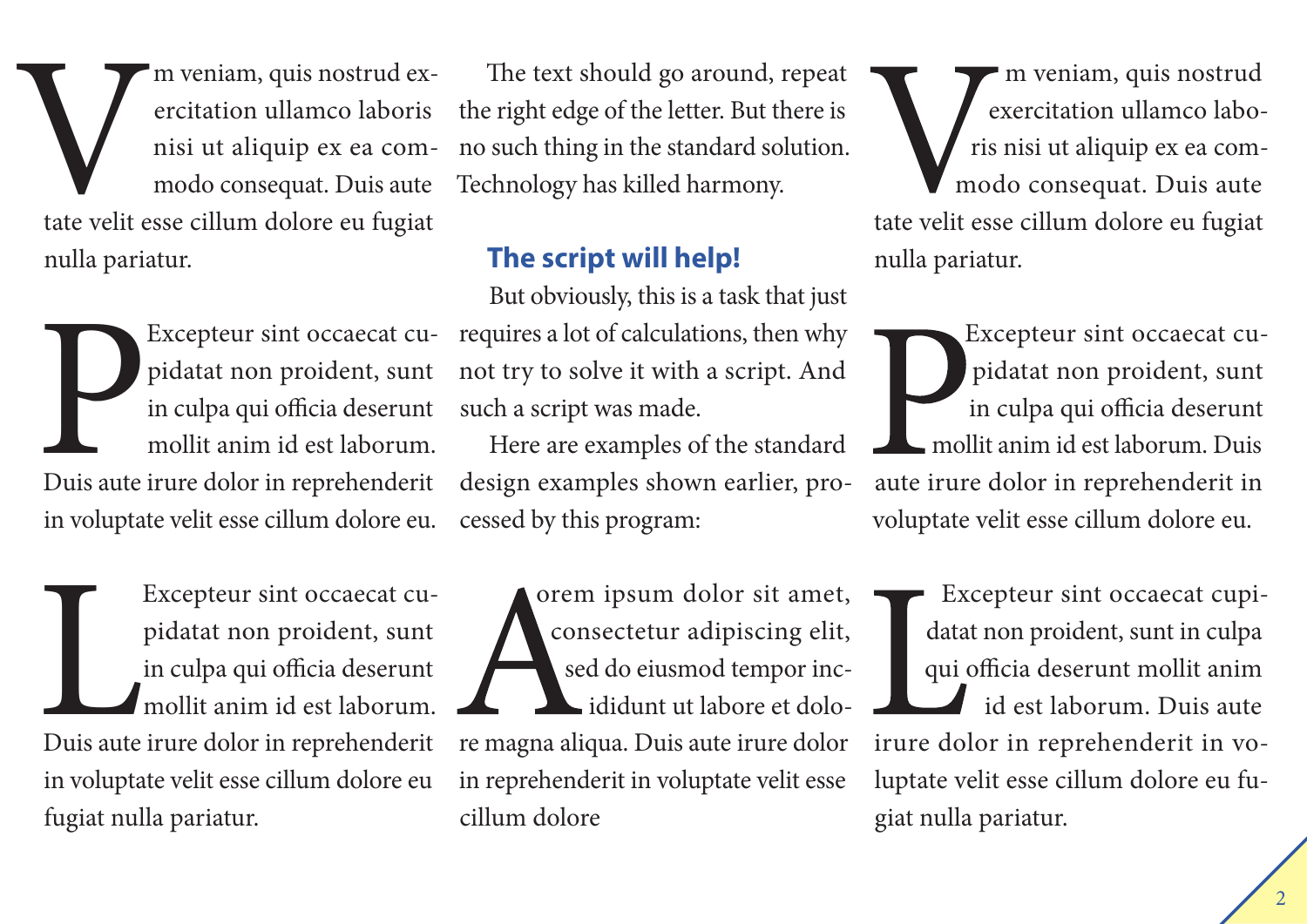It is action of **Place\_DropCap.jsx**, when it starts, the cursor should be in the paragraph with original drop cap.

Processing takes about one to two minutes for each drop cap: it's just as a design game.

### **Placement of the drop cap**

When the drop cap is created and placed in its former place, absolutely exact repetition of the position will not work. But it's easy to put it in place with a few clicks of the arrows on the keyboard, you just need to select the desired

| $\mathbf x$<br>Dropcap and text |
|---------------------------------|
| <b>O</b> Color                  |
| O Dropcap and outline           |
| $\bigcirc$ Dropcap only         |
| $\bigcirc$ Outline only         |
| <b>Increment</b>                |
| O Default                       |
| $\bigcirc$ 0.25 pt              |
| $\bigcirc$ 0.5 pt               |
| $\bigcirc$ 1.0 pt               |

radiobutton.

**Increment**. When radiobutton **Default** is active, the step set by the user is used (**Preferences > Units&Increments > Cursor Key**). You can move selected objects with one of the other three steps. When this window is closed, the step set by the user will be restored. The scale that was at the time of closing the window is remembered, it will be set when making the next drop cap.

#### **Service colors**

At the time of the creation of the drop cap during the presence of the window **Dropcap and text** on the screen, the first and last lines of the text of the height of the drop cap will be marked with green and red guides, this will help to accurately place the drop cap vertically.

The color of the drop cap, while this window is open, is cyan (100-0-0-0). The outline, of course, is invisible, but the **Color** checkbox turns it on for now, it is light yellow.

### **Gap between drop cap and text**

The initial shift of the text from the drop cap is equal to 5 points. What is the gap between drop cap and the text at the moment, you can find out in the popup tooltip to the radiobutton **Outline only**: when you select it, the lower right X-coordinate of the drop cap and the lower right X-coordinate of the letter contour are read, the difference is calculated, recalculated into points and placed in the text of the tooltip.

### **Anchor drop cap to the text**

The drop cap in the execution of this script is a group of frames, their dimensions and flow parameters are such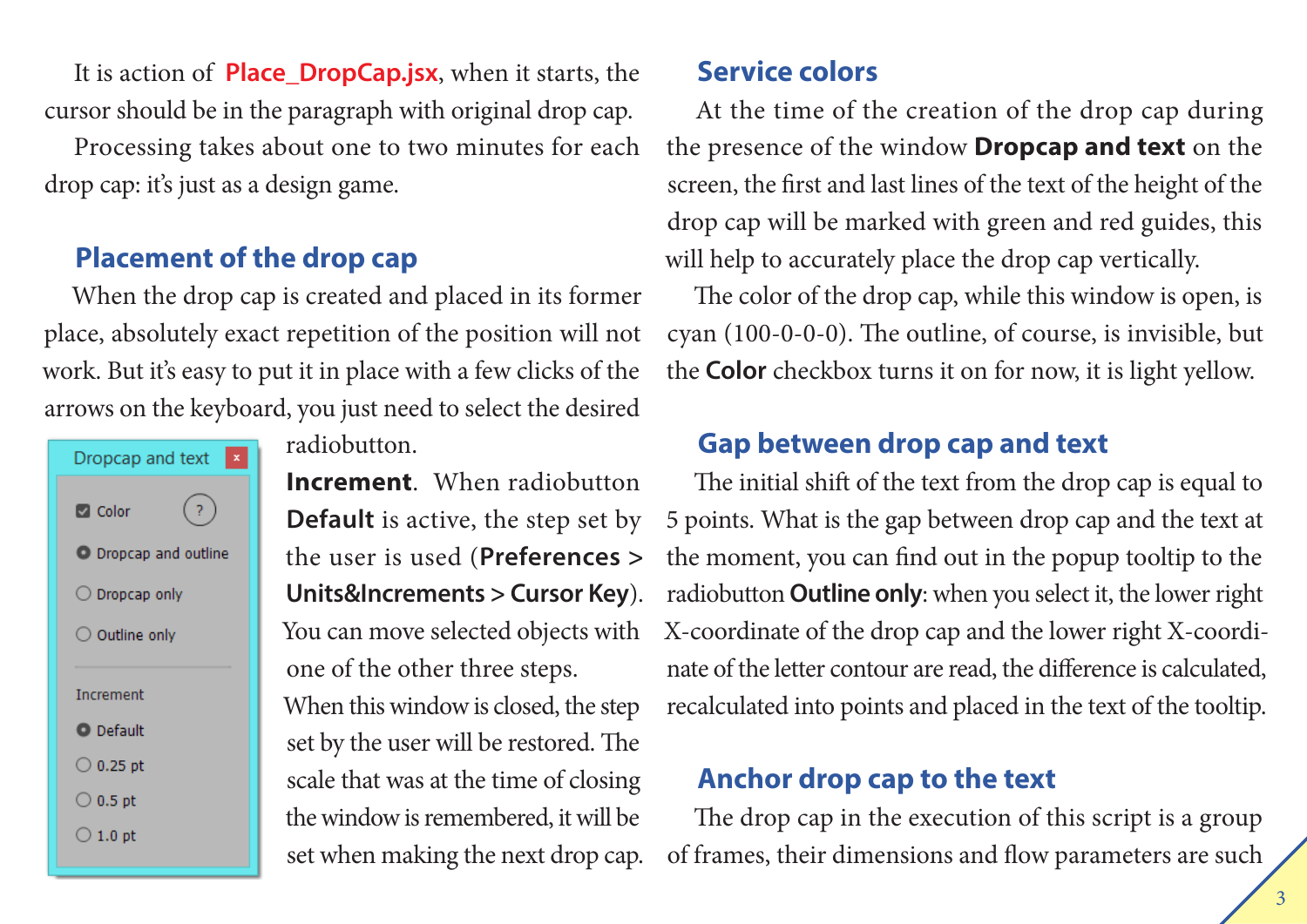that the text goes along the right edge of the letter.

When this is the first paragraph, and there is a drop cap in it, then there is no reason why the text will move down, and the drop cap will remain in place.

And if there is a text or a title above the drop cap, then this group need to be anchored to the paragraph above. To do this, after closing the window, the drop cap and outline group remains selected.

#### **Search and indexing**

The drop cap is created, placed next to the text, but the text in terms of search or indexing does not change.

This is implemented as follows: the letter or letters converted to drop cap are not removed from the paragraph. They are made with a 0.1 pt size, a horizontal scale of 1% and colorless. These values of the size, scale and color are set in the service character style **EmptyInvisibleDropcapChar**.

The eye does not see them, but the search works flawlessly.

To restore the original drop cap there is a script **Restore\_DropCap.jsx**. It deletes the previously created drop cap, if there is one.

#### **Extra spaces are not needed**

My belief is that the layout designer should not add spaces to the text if this can lead to failures in the search for the text.

But sometimes the big first character collides with the body text that follows. This often happens when a decorative font is used for the drop cap.

And may be you see advices to add space after drop cap and kern it

esterday all my troubles seeme Now it looks as though Oh, I believe in yester

esterday all my troubles seen Now it looks as thoug Oh, I believe in yesterda

to move the drop cap from text. But this extra space changes text, and letter in drop cap and word after it become nonsearcable.

This script solves this task, because it saves original text without any addition spaces. On top picture original drop cap produced by InDesign, but characters collide. And the same drop cap processed by this program. No overlap, the text wraps around the outline of the drop cap.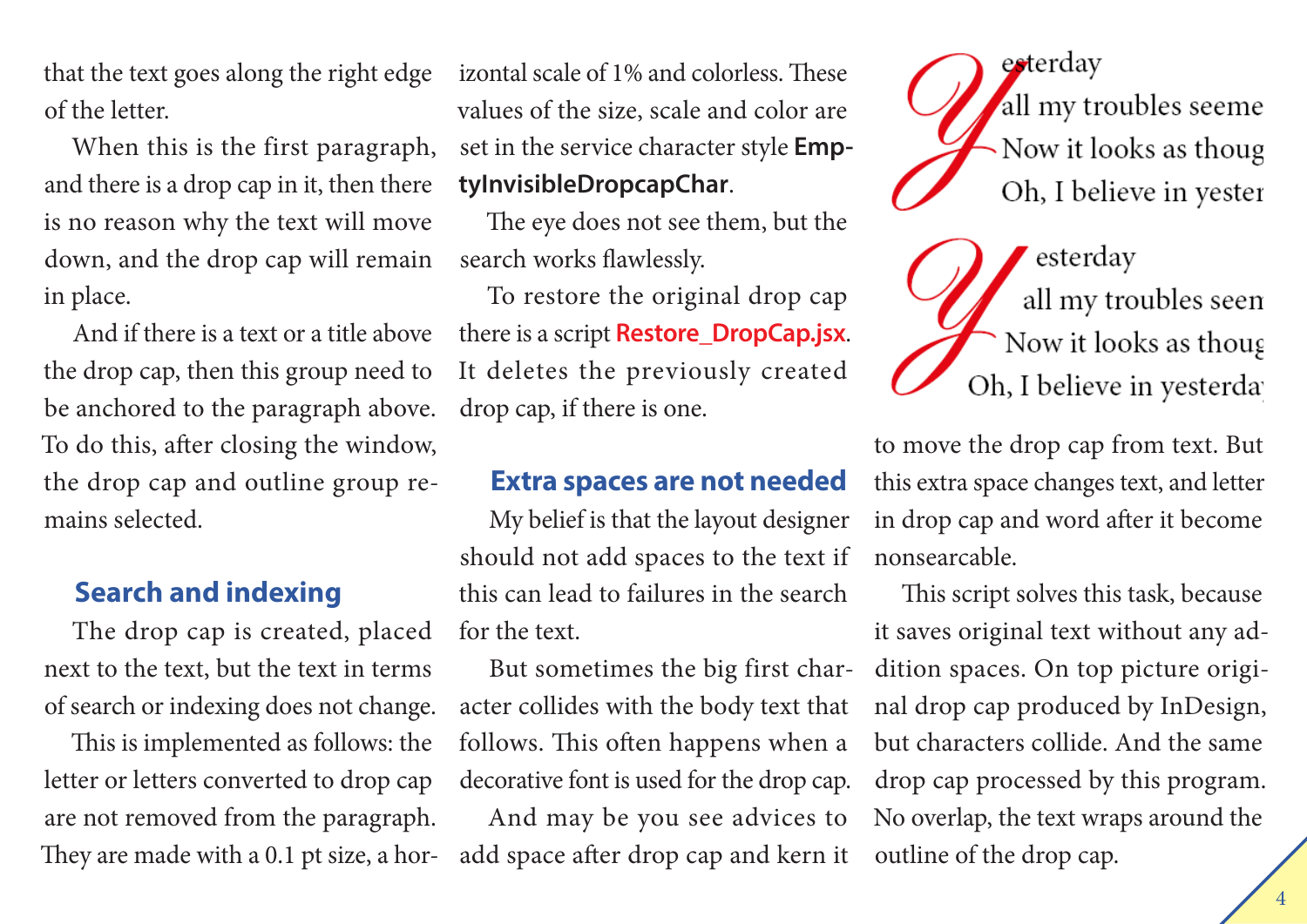The search action find the word Yesterday, because letter  $\mathscr Y$  is in the text, decorated by special character style named **EmptyInvisibleDropcapChar.**

#### **How the drop cap edit**

If you need to correct the design of the drop cap made, for example, to move the text further away from it, then you need to select this group and run the **Fit\_DropCap.jsx** script.

The **Dropcap and text** window shown on page 3 will open. The only difference from the previously described work with this window is that there are no green and red guides.

To create a drop cap/stick-up cap hybrid you need to select Dropcap and outline group, set left bottom anchor point and scale the group.

#### **Why such name: 'Gutenberg Drop Caps'**

The beauty of the design of the big letters in the first books, by Gutenberg in the first place, was the trigger that launched the work on the creation of these scripts. Despite the fact that there was no term drop cap at that time, I perceive these drawings that way. As Getenberg drop caps.

#### **\* \* \***

Johann Gutenberg and his followers understood the importance of the eye-catching design of the drop caps, and and they were masters of their craft.

Why are we worse than them?

Only by the fact that this feature is poorly implemented in InDesign? Let's make books and magazines that are even nice to look at.

> **Mikhail Ivanyushin** dotextok@gmail.com https://shop.dotextok.ru/en/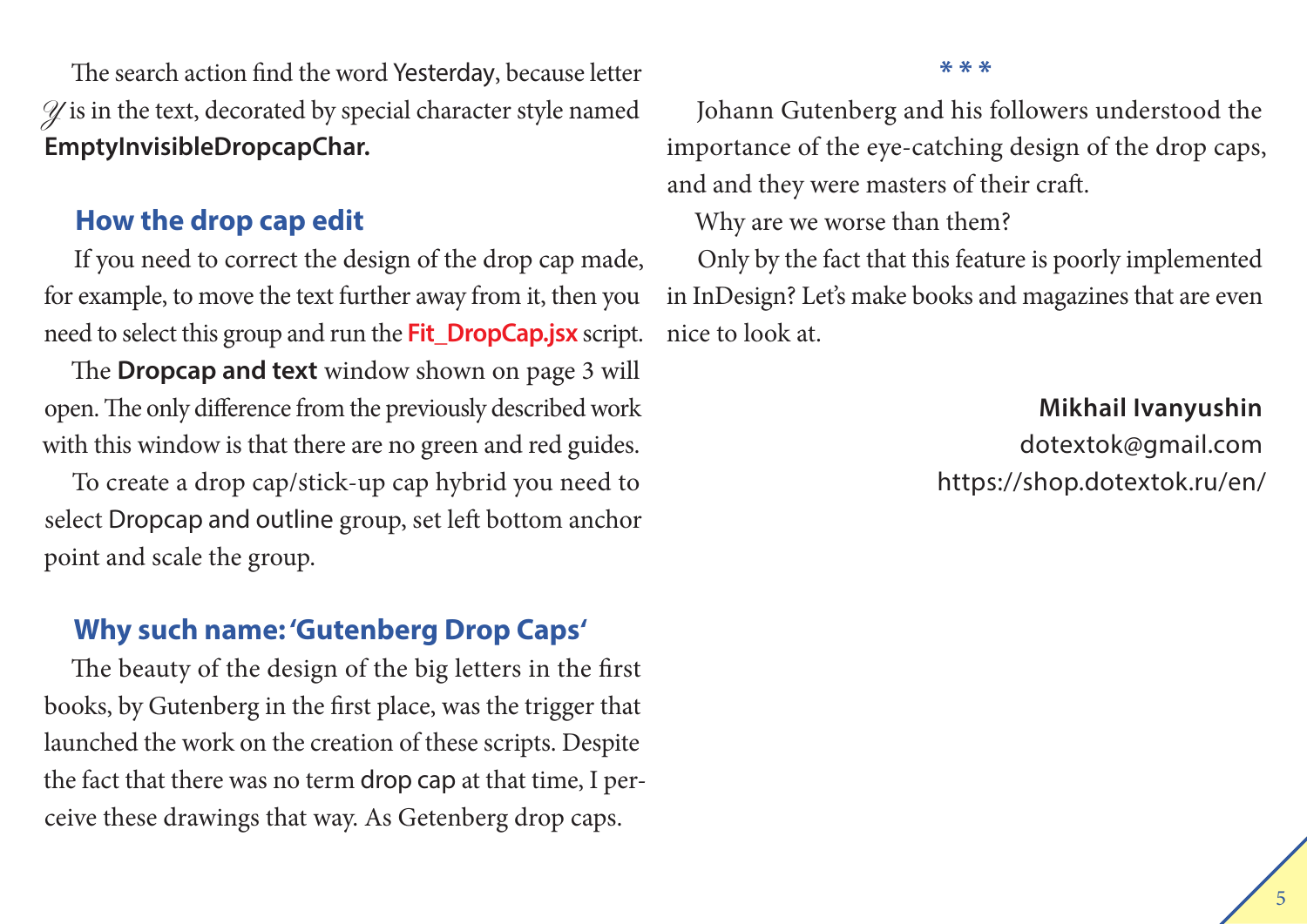

## **For inspiration**

## Thumbnails of magazine pages with large letters and the implementation of this idea with the script.

*f f*<br>*f f*<br>*f f f f f f f f f f f f f f f f f f f f f f f f <i>f f f f f <i>f f f <i>f* rom fairest creatures we desire increase, That thereby beauty's rose might never die, But as the riper should by time decease, His tender heir might bear his memory: But thou, contracted to thine own bright eyes, Feed'st thy light'st flame with self-substantial fuel, Making a famine where abundance lies, Thyself thy foe, to thy sweet self too cruel. Thou that art now the world's fresh ornament And only herald to the gaudy spring, Within thine own bud buriest thy content And, tender churl, makest waste in niggarding.

Pity the world, or else this glutton be, To eat the world's due, by the grave and thee.

rom fairest creatures we desire increase, That thereby beauty's rose

might never die, But as the riper should by time decease,

His tender heir might bear his memory: But thou, contracted to thine own bright eyes,

Feed'st thy light'st flame with selfsubstantial fuel,

Making a famine where abundance lies, Thyself thy foe, to thy sweet self too cruel. Thou that art now the world's fresh ornament

And only herald to the gaudy spring, Within thine own bud buriest thy content

And, tender churl, makest waste in niggarding. Pity the world, or else this glutton be, To eat the world's due, by the grave and thee.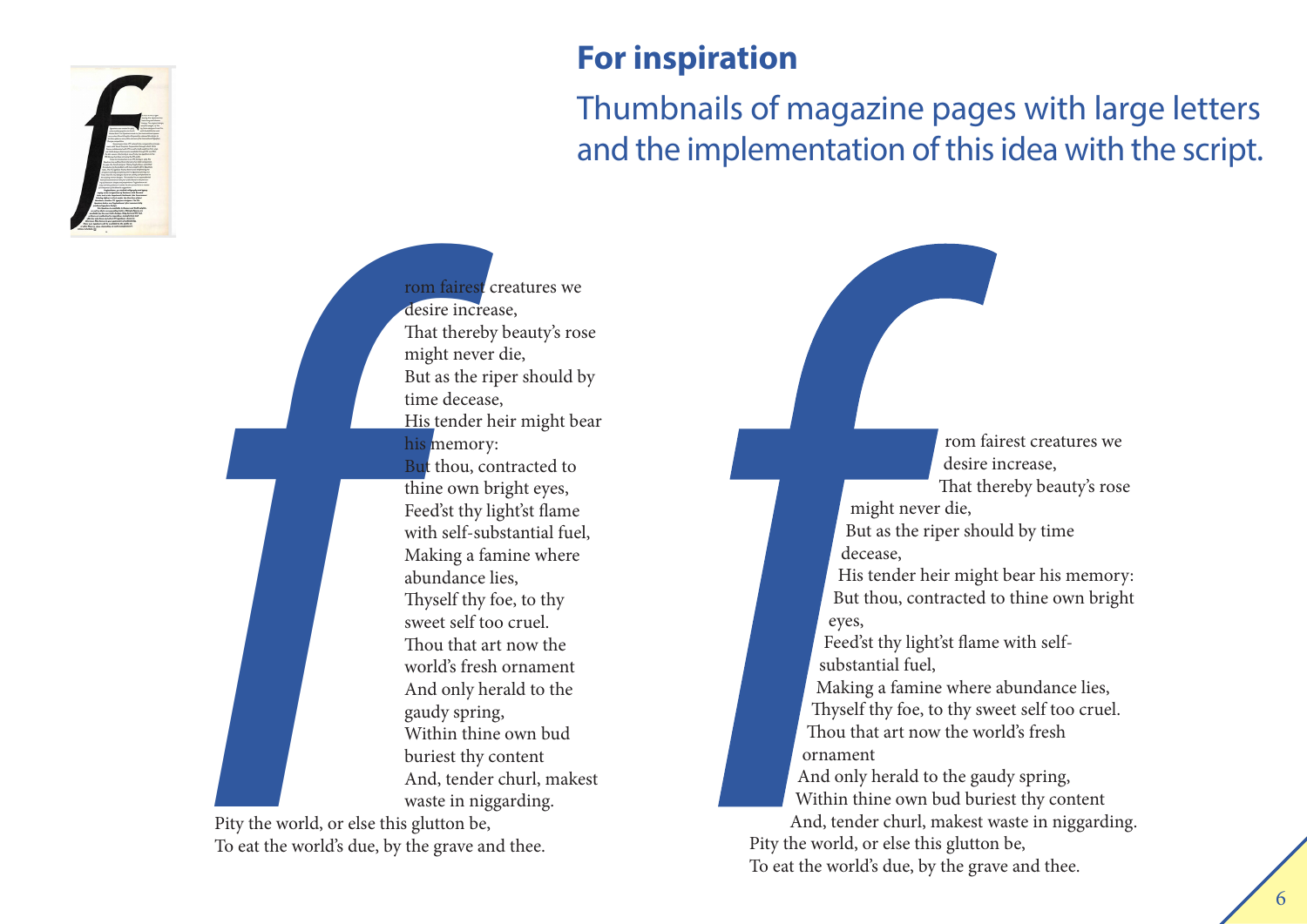



desire increase, That thereby beauty's rose might never die, But as the riper should by time decease, His tender heir might bear his memory: But thou, contracted to thine own bright eyes, Feed'st thy light'st flame with self-substantial fuel, Making a famine where abundance lies, Thyself thy foe, to thy sweet self too cruel.

Thou that art now the world's fresh ornament And only herald to the gaudy spring, Within thine own bud buriest thy content And, tender churl, makest waste in niggarding. Pity the world, or else this glutton be, To eat the world's due, by the grave and thee.

rom fairest creatures we desire increase, That thereby beauty's rose might never die, But as the riper should by time decease, His tender heir might bear his memory: But thou, contracted to thine own bright eyes, Feed'st thy light'st flame with selfsubstantial fuel, Making a famine where abundance lies, Thyself thy foe, to thy sweet self too cruel. Thou that art now the world's fresh ornament And only herald to the gaudy

spring,

Within thine own bud buriest thy content And, tender churl, makest waste in niggarding. Pity the world, or else this glutton be, To eat the world's due, by the grave and thee.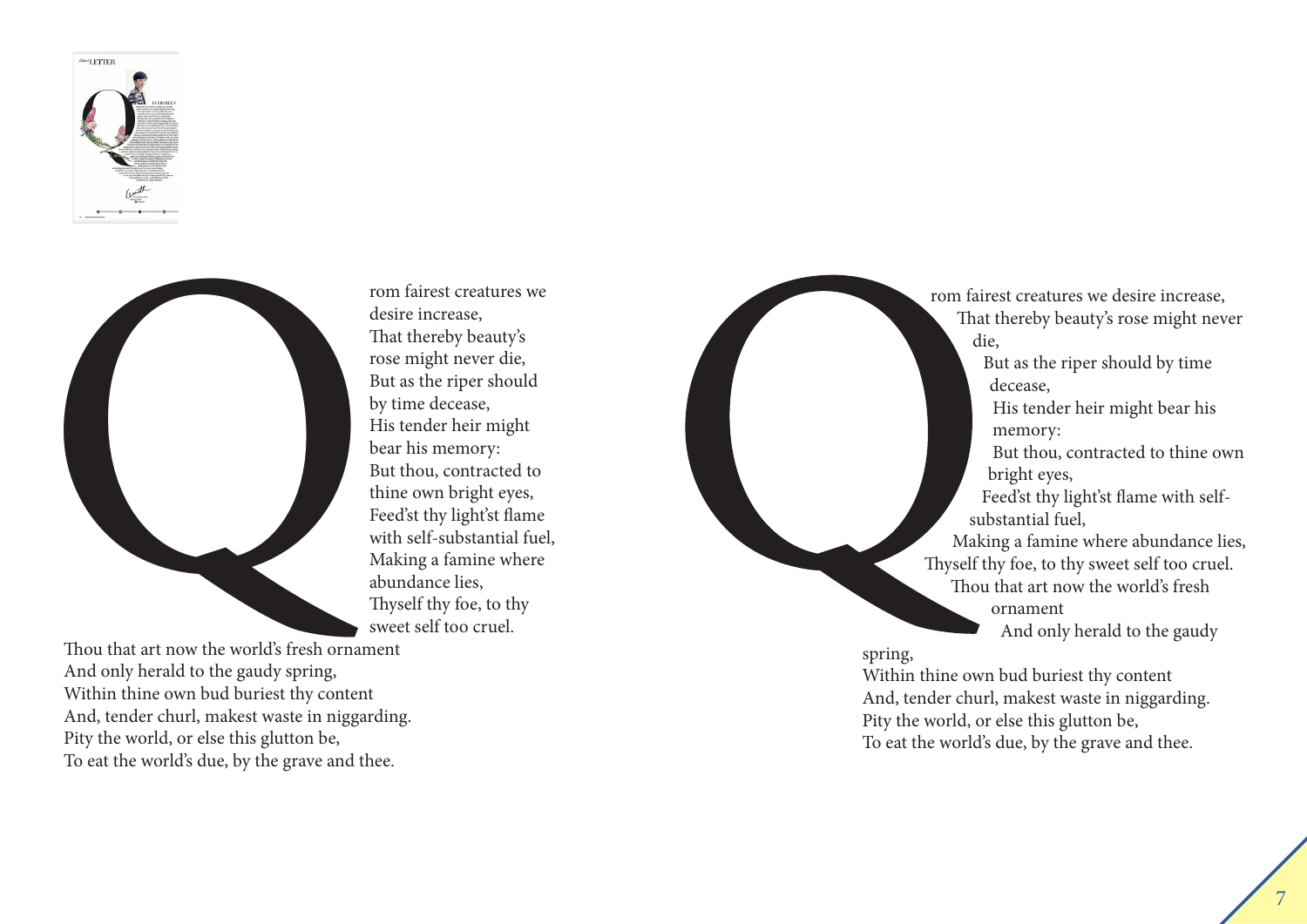



rom fairest creatures we desire increase, That thereby beauty's rose might never die, But as the riper should by time decease, His tender heir might bear his memory: But thou, contracted to thine own bright eyes, Feed'st thy light'st flame with selfsubstantial fuel, Making a famine

where abundance lies,

Thyself thy foe, to thy sweet self too cruel. Thou that art now the world's fresh ornament And only herald to the gaudy spring, Within thine own bud buriest thy content And, tender churl, makest waste in niggarding. Pity the world, or else this glutton be, To eat the world's due, by the grave and thee.

rom fairest creatures we desire increase, That thereby beauty's rose might never die, But as the riper should by time decease, His tender heir might bear his memory: But thou, contracted to thine own bright eyes, Feed'st thy light'st flame with self-substantial fuel, Making a famine where abundance lies, Thyself thy foe, to thy sweet self too

#### cruel.

Thou that art now the world's fresh ornament And only herald to the gaudy spring, Within thine own bud buriest thy content And, tender churl, makest waste in niggarding. Pity the world, or else this glutton be, To eat the world's due, by the grave and thee.